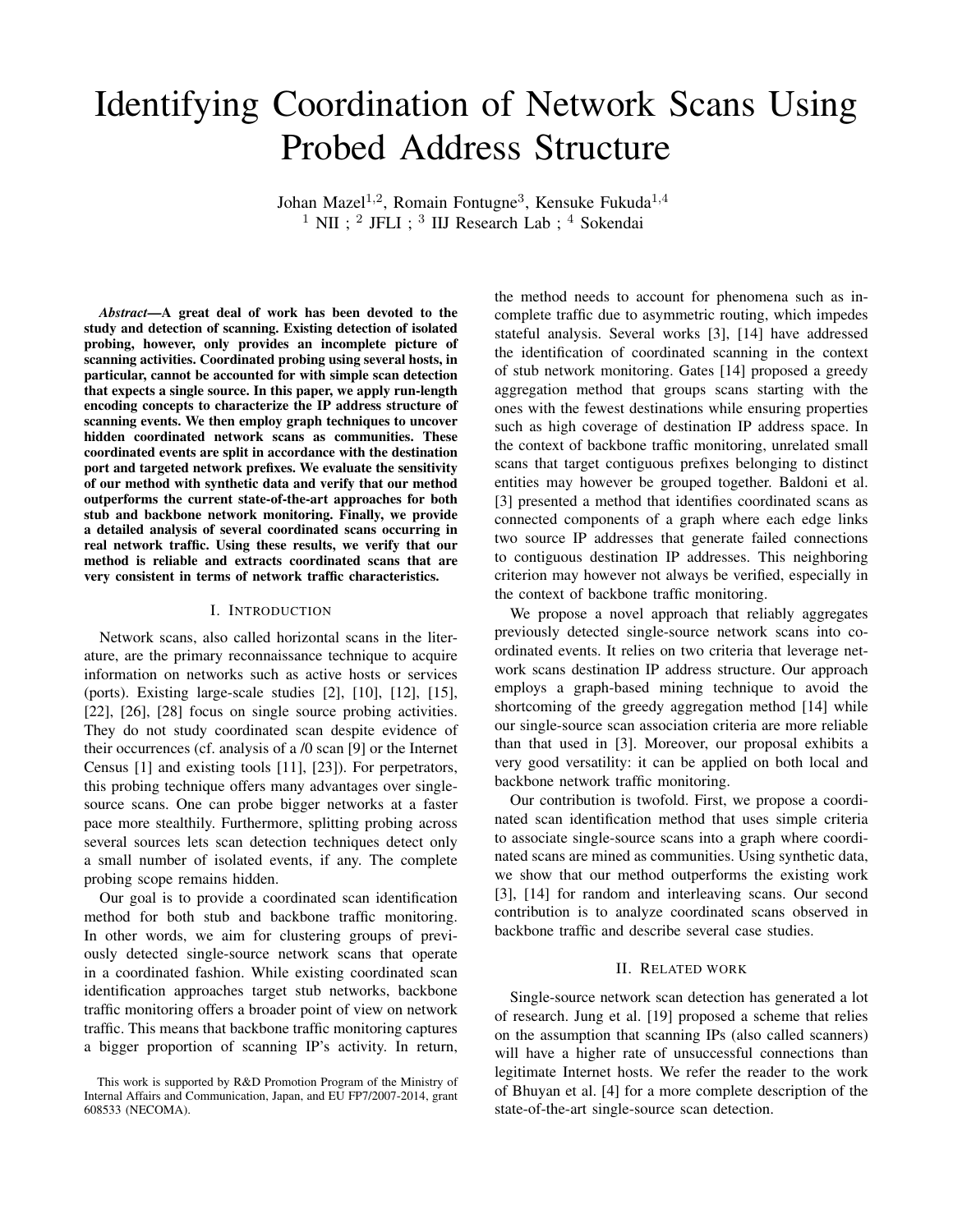

Fig. 1. Method overview (1: destination IP address-based criteria associate network scans, see Section III-A; 2: criteria-based graph is built, see Section III-B; 3: coordinated scans are mined as communities, see Section III-C; 4: communities are split, see Section III-D).

Some approaches directly analyze traffic. Treurniet [25] uses network traffic's distributed nature and protocol behavior to find anomalies. Anomalies are then iteratively extracted as group of sessions. Coordinated scans are extracted after network scans. This means that some elements of coordinated network scans may be wrongly considered as isolated scans while extracted coordinated scans may be incomplete. Baldoni et al. [3] propose a collaborative architecture to identify coordinated scans. Local sensors generate alarms that are analyzed by a central entity to find distributed activities. Baldoni et al., however, assume that scanning activities generate failed connections to contiguous destination IP addresses. This is a restrictive hypothesis, especially for backbone traffic.

Another existing approach is aggregating previously detected scans to uncover coordinated scans. Bou-Harb et al. proposed several techniques to merge similar probing activities. One [8] is a statistic-based technique that uses many criteria such as a probing technique, probing strategy, and malware activity, while another [6] leverages probing temporal patterns. These criteria however do not ensure that similar scans target the same region of the IP address space. Similar single-sources scans may thus correspond to several perpetrators using the same tool on different targets. For HTTP scanning detection, Xie et al. [27] use a bipartite graph that associates source IP addresses with HTTP resource paths. Coordinated HTTP scans are then extracted as clusters from this graph. This approach is however difficult to translate to network scans because the only available information is network and transport protocol headers. Relying on only this may cause a high number of false positives. Gates [14] proposed a coordinated scan identification method for stub network monitoring. It applies a set coverage technique to destination IP address sets of previously detected network scans. It greedily merges small scans together while ensuring a small overlap between scans. Unrelated small scans may thus be erroneously grouped into coordinated events. Furthermore, for singlepoint backbone traffic monitoring, a subset of all sources of a coordinated scan may be observed. This means that even if a network is targeted, observed probing packets may only reach a subset of this network. This clearly makes their coverage-related criteria (see Section IV-D2) unfit for single point backbone traffic monitoring. For a detailed survey of coordinated scan identification techniques, we refer the

reader to the works of Bhuyan et al. [4] and Bou-Harb et al. [7].

The state-of-the-art most similar to our proposal is that of Baldoni et al. [3]. Our network scan association criteria are however more reliable. Our approach can thus be applied in both stub and backbone traffic monitoring scenarios. Other existing methods do not exhibit such versatility.

# III. MINING COORDINATED SCANS

Coordinated scanning is initiated by many sources controlled by a single entity. It increases scanning speed and reduces detection odds while maintaining a small probing footprint. The goal of this work is to *uncover coordinated scans* from *previously detected single-source scans*. In other words, we aim to find groups of network scans, which, as a whole, target a large number of IP addresses in an orchestrated manner. The rationale of our method is to use criteria to compare single-source scans and extract groups of events whose behavior appears to be coordinated. Figure 1 illustrates the overview of our proposed algorithm. First, we apply two criteria (destination IPs overlap-based and destination IPs structure-based, see Section III-A) to build a graph representing relationships between scans (see Section III-B). We then extract groups of strongly connected nodes from the graph (see Section III-C) representing coordinated events. Finally, we perform a post-processing splitting step that aims at extracting consistent groups of scans (see Section III-D).

# *A. How to correlate network scans*

The first question that arises when one intends to correlate network scans is what criteria will determine whether two events are actually associated. The next two subsections describe the criteria we use.

*1) Destination IP addresses overlap-based criterion:* To acquire knowledge on a network, scanners send probing packets to all the IP addresses inside the targeted network. The optimal strategy is to send packets to each destination without probing the same destination more than once. The perpetrator of a coordinated network scan divides the probing load among multiple scanners and ensures that they do not target the same IP address. The perpetrator may however attempt to hide the coordination between his scanners by purposely generating small overlaps between targeted IP addresses of controlled scanners. To account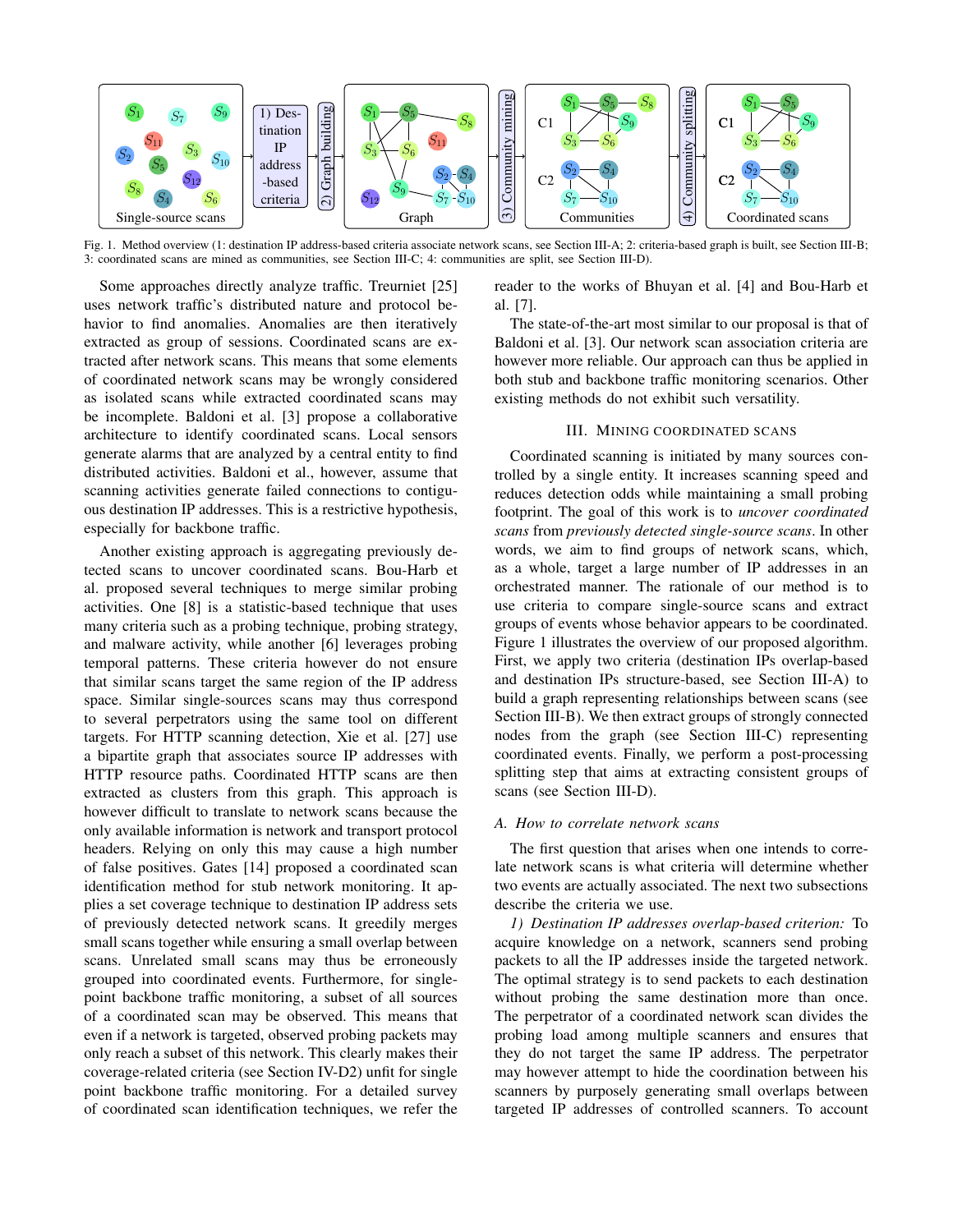

Fig. 2. IP addresses probed (grey cells) by two scans  $S_1$  and  $S_2$  and associated Empty Run-Length ERL, IP address Coverage IC and ERL-based criterion  $C_{ERL}$  values. The notation A.B.C.\* means that all IP addresses are located in the same /24 network.

for this behavior, our algorithm allows overlapping between sets of destination IP addresses of scanning events. Let us consider two network scans  $S_i$  and  $S_j$  and their destination IP addresses sets. We define the overlap  $\Omega$  between  $S_i$ and  $S_j$  as the Jaccard index  $J$ , a standard measure of set similarity:

$$
\Omega(S_i, S_j) = J(S_i, S_j) = \frac{|S_i \cap S_j|}{|S_i \cup S_j|}.
$$
 (1)

We define a threshold  $T_{\Omega}$  to control the overlap between  $S_i$  and  $S_j$ :  $\Omega(S_i, S_j) \leq T_{\Omega}$ . This is our first criterion.

*2) Destination IP address-space structure-based criterion:* As explained above, the perpetrator of a coordinated network scan splits the probing load among several controlled scanners. To aggregate previously detected network scans, we analyze the structure of the destination IP address sets of each scan. Several scanning patterns have been documented such as consecutive [2], interleaving [23], or reversed byte order [9]. The emergence of highspeed scanning tools [11], [16], [20] that use pseudorandom patterns and studies of darknet traffic [8], [13] show that non-consecutive scanning constitutes a non-negligible proportion of probing events. Specifically, Bou-Harb et al. [8] found that 66% of events in 2013 were random, while Fukuda et al. [13] showed that, in November 2006, 10- 15% behaved randomly. Leonard et al. [21] also proved that the carefully designed non-consecutive probing pattern they used [20] minimizes detection odds by state-of-the-art IDS (Snort and Bro). We thus hypothesize that coordinated scans use non-consecutive patterns.

The goal of probing is to reach as many destinations as possible in an IP address range in order to have a complete picture of an entity's network. In the context of coordinated probing, each source thus probes a subset of the considered range. We first define an index derived from run-length encoding called *empty run-length* or ERL. It measures the gap between two IP addresses. ERL values of a network scan S, noted ERL(S), are the successive ERL values between targeted destination IP addresses. To assess

the improvement in address coverage that the merging of two scans provides, we then define an index called IP address space Coverage (IC) based on the index defined above. The IC value of a scan S is obtained by computing the median of its ERL values and is defined as:

$$
IC(S) = med(ERL(S)).
$$
 (2)

Thanks to the median operator,  $IC$  is robust against unusually high ERL values caused by missing packets. IC takes positive integer values (i.e.  $IC > 0$ ). Figure 2 displays a generic example with two interleaving network scans. The empty run-length values are:  $ERL(S_1)$  =  $\{4, 4, 4, \ldots\}, ERL(S_2) = \{4, 4, 4, \ldots\}, \text{ and } ERL(S_1 \cup$  $S_2$  = {2, 2, 2, ...}, and the corresponding *IC* values are  $IC(S_1) = IC(S_2) = 4$  and  $IC(S_1 \cup S_2) = 2$ . The value of  $IC(S_1 \cup S_2)$  is lower than the two scans considered in isolation, meaning that these two scans operate in such a way that the coverage of their union is better than that of events considered separately. We leverage this characteristic of  $IC$  to build the index for our second criterion.  $C_{ERL}$  is defined as:

$$
C_{ERL}(S_i, S_j) = \min (IC(S_i), IC(S_j)) - IC(S_i \cup S_j).
$$
\n(3)

We consider that two network scans  $S_i$  and  $S_j$  are correlated when  $C_{ERL}(S_i, S_j) > 0$ . In Figure 2,  $IC(S_1) =$  $IC(S_2) = 4$  and  $IC(S_1 \cup S_2) = 2$ . These two scans operate in a coordinated manner. Here  $C_{ERL}$   $(S_1, S_2) = 2$ , our criterion is thus verified.

# *B. Graph building*

We build a graph (see step 2 of Figure 1) where each vertex represents a previously detected network scan and each edge associates two network scans that satisfy the two criteria defined in Sections III-A1  $(\Omega)$  and III-A2  $(C_{EBL})$ . The generated graph is unweighted and undirected. This graph represents probed address relationships between detected scans.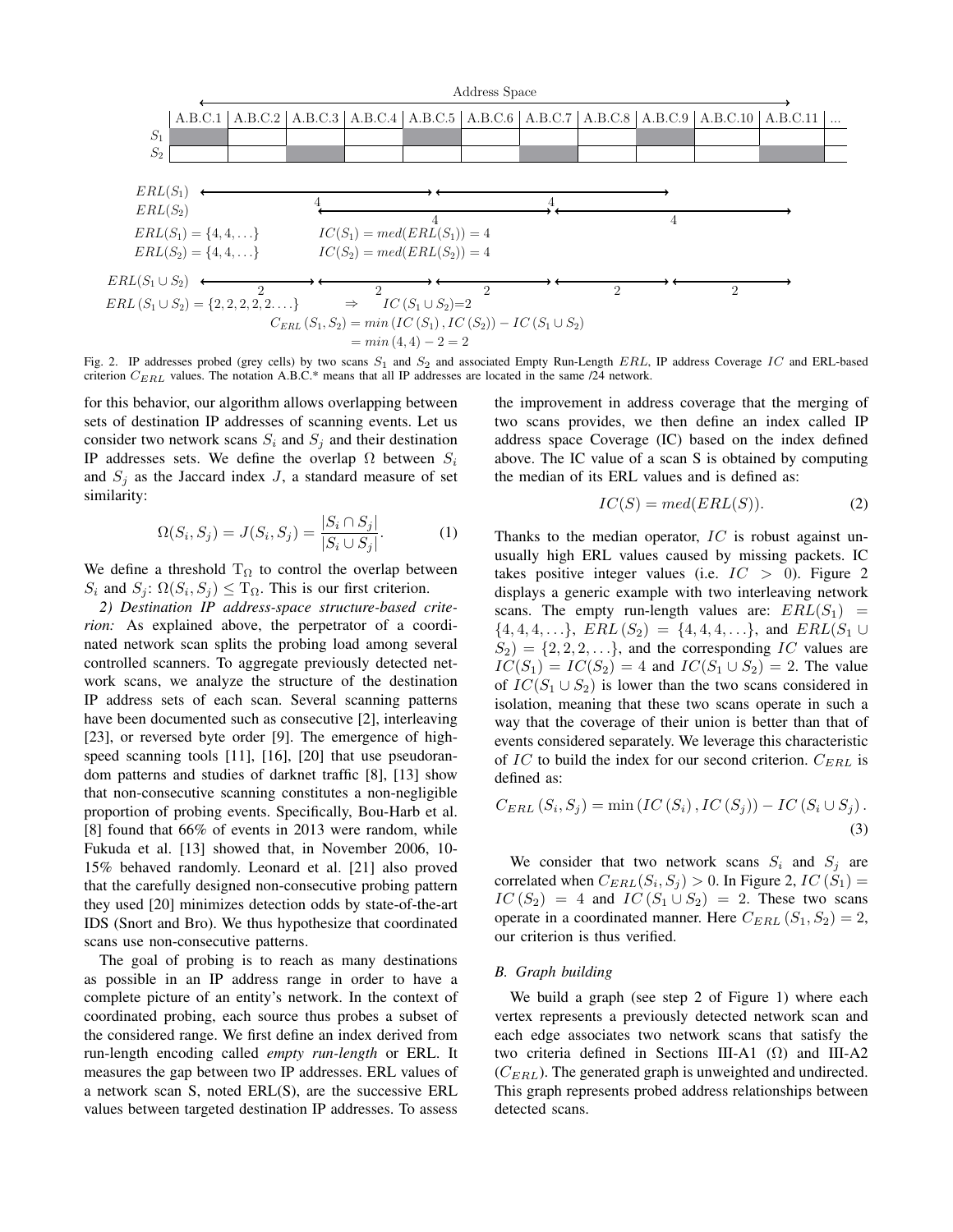# *C. Community extraction*

In the generated graph, coordinated scans are represented as groups of vertexes that are well connected with each other. Ideally, inside each group of vertexes, every pair of vertexes should be connected, thus forming a clique. However, traffic monitoring sometimes only allows partial observation of probing activities. Coordinated scans may thus be represented as densely connected vertexes, i.e. communities. Community mining has been extensively studied and several methods are available. In our case, we use the Louvain algorithm [5] (see step 3 of Figure 1) to partition the graph into communities.

## *D. Community splitting*

After the community mining, scan groups represent events that target the same region of the IP address space in a complementary manner. We may, however, only partially observe single-source scans of a coordinated event. Unrelated single-source scans that probe the same prefix and whose destinations exhibit a small overlap (see Section III-A1) with the targets of a coordinated event, may thus be associated with this group. We cope with this issue by splitting communities into group of scans with consistent network traffic characteristics (see step 4 of Figure 1).

First, we determine whether a community should be split. A community of scans should be split if their destination ports or their targeted network prefixes are too different. We thus build scanners' destination port distributions and check whether they are similar. Our criterion relies on the Jensen-Shannon Divergence (JSD), a standard similarity measure between probability distributions:

$$
JSD_{\pi_1,...,\pi_n}(P_1,...,P_n) = H\left(\sum_{i=1}^n \pi_i P_i\right) - \sum_{i=1}^n \pi_i H(P_i)
$$
\n(4)

where  $\pi_1, \ldots, \pi_n$  are weights for the distributions  $P_1, \ldots, P_n$ , and H is the normalized Shannon Entropy.  $JSD = 0$  when all  $P_i$  are identical and  $JSD \neq 0$ when  $P_i$  differ. We here use  $\pi_n = \frac{1}{n} \forall i \in 1...n$ . If  $JSD_{\pi_1,...,\pi_n}(P_1,...,P_n) \geq T_{JSD}$ , we consider that this community is inconsistent.

Regarding targeted destination IP addresses, we first build the smallest network prefix that contains all destinations of all scans in the considered community. We then compare the prefix length of the network prefix previously built with the length of each individual scans's targeted prefix. We then define the prefix distance  $d<sub>P</sub>$  between two prefixes  $NP_i$  and  $NP_j$  whose prefix lengths are  $l_i$  and  $l_j$  as:  $d_P(NP_i, NP_j) = |l_i - l_j|$ . If  $d_P \ge T_{d_P}$ , we consider that the community is inhomogeneous. If either of these two criteria is verified, we split the community.

During the splitting phase, we examine every existing edge in the considered community. We reuse and adapt the above destination port and network prefix criteria. The destination port criterion remains the same but is here applied to only two scans (the ones linked by the considered edge). The network prefix criterion is slightly modified. If either scan's prefix is included in or equal to that of the other, we verify that  $d_P < T_{d_P}$ . If there is no inclusion between prefixes, the prefix-based criterion is not met. Any edge that meets no criteria is removed.

Finally, we examine source IP addresses of scans inside communities. If all scans in one community have the same source IP address, this community represents the activity of a single scanner, so we discard the whole group.

## IV. EVALUATION WITH SYNTHETIC DATA

To validate our approach, we first perform a sensitivity analysis of the proposed method regarding parameters of the community splitting phase (cf. Section III-D). We then compare our method with those of Baldoni et al. [3] and Gates [14]. The evaluation relies on synthetic data due to lack of publicly available ground-truth data. Throughout the paper, we use the conservative overlap threshold  $T_{\Omega} = 0$ to avoid potential false positives.

## *A. Synthetic data generation*

The goal of our algorithm is to extract coordinated events from previously detected network scans. We thus generate both isolated and coordinated scans. The former is composed of unrelated single-source scans, and the latter is composed of several complementary single-source scans. Parameters of isolated and coordinated scans are randomly generated. They both target full network prefixes that are generated by choosing a random IP address inside a prefix P and a random prefix length between an upper and lower bounds. The values of prefix  $P$  and prefix size bounds are explained below. In our scenario, every scanner sends a single packet to each destination IP address. The sources number *n* (or scanners number) inside coordinated scans follows a uniform distribution between 20 and 100. We choose to generate 300 isolated scans and a variable number of coordinated scans. We generate a large number of both types of scans, and results are similar across our experiments. The chosen values for the number of scans reduce algorithms' workload. We use two scanning algorithms for coordinated scans: randomly spread across sources as in ZMap [11] (using the Fisher-Yates shuffle) and interleaving pattern of length  $n$  (= the source number) as in NSAT [23]. Half the generated coordinated scans follow the random pattern, and the rest the interleaving pattern, There is no overlap between scanners of a coordinated scan.

#### *B. Performance metrics*

Coordinated scan identification methods extract groups of single-source scans. This is thus a classification problem with several classes. Several mappings of the found groups to the ground-truth are used in the literature. We here associate each identified scan group with the coordinated scan from the ground-truth with which it intersects the most. Formally, an extracted group of scans  $G_i$  is associated with a ground-truth coordinated scan  $G_j^{gt}$  if: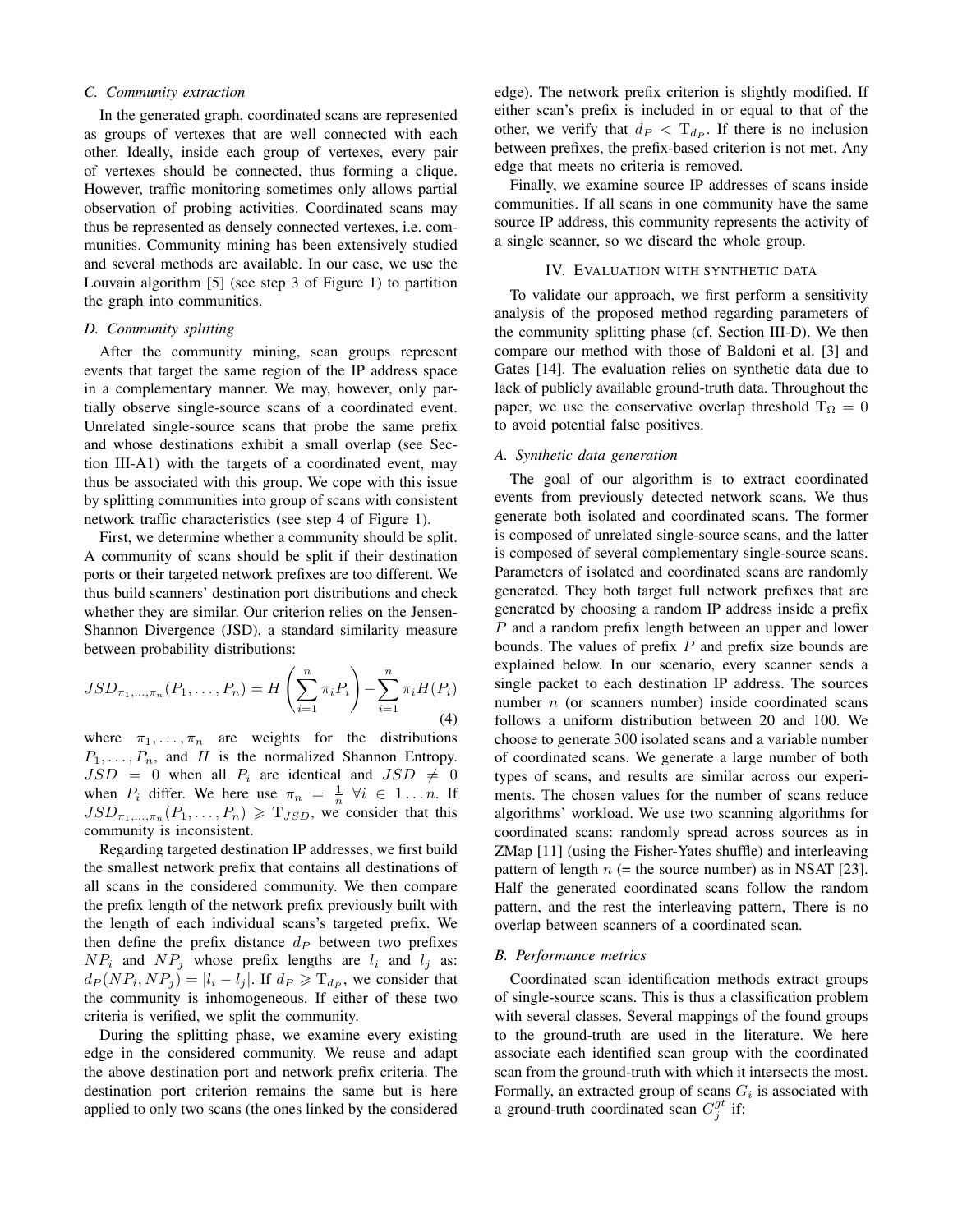

Fig. 3. Mean of True Positive Rates (TPR) (continue lines) and False Positive Rates (FPR) (dotted lines) in regards to the threshold on the Jensen-Shannon Divergence of destination port  $T_{JSD}$  (blue curves) and the threshold on the prefix distance  $T_{d_P}$  (green curves). Error bars represent a 95% confidence interval from 50 runs.

$$
|G_i \cap G_j^{gt}| > |G_i \cap G_k^{gt}| \ \forall k \in \{1 \dots n\} - \{j\}.
$$
 (5)

Each identified group is only associated with a single coordinated scan from the ground-truth, and, reciprocally, each ground-truth event is associated with at most one identified group of scans. To this end, we successively associate identified and ground-truth scan groups by decreasing intersection size. The number of true positives is thus the sum of all the intersection sizes extracted with the above method. Every individual scan reported as belonging to a coordinated event, but not associated with a coordinated scan from the ground truth, is considered as a false positive. Similar methods are used in other n-class classification problem evaluation such as clustering.

#### *C. Sensitivity analysis*

We perform a sensitivity analysis on the parameters of the splitting phase presented in Section III-D. Throughout our experiments, we generate 50 runs for each parameter value and compute 95% confidence intervals. Small intervals thus mean that our results are consistent. Targeted prefix sizes of isolated and coordinated scans range from 16 to 24 and prefix P length is equal to 20.

Figure 3 presents the results of our sensitivity analysis. The blue curves describe our method's performance for different JSD thresholds  $T_{JSD}$ . Here, we do not use the prefix distance-based criteria. For  $T_{JSD} = 0$ , all edges inside communities are removed. Every community thus disappears and our method does not identify any coordinated event. When  $T_{JSD}$  increases, communities that contain scans targeting different destination ports are split into consistent groups. As  $T_{JSD}$  further increases, fewer and fewer communities are split, and thus TPR decreases and FPR increases. The optimal value here is  $T_{JSD} = 0.01$ .

The green curve depicts the performance of our method for several values of prefix distance threshold  $T_{dp}$ . The JSD-based criterion is deactivated here. When  $T_{dp} = 0$ , the splitting criterion is always met, all edges inside all communities are removed. Consequently, our tool does not identify any coordinated events. Similarly to  $T_{JSD}$ ,

when  $T_{d_p}$  increases, our method's performance suddenly increases because our method is now able to remove edges between scans whose targeted prefix lengths (and thus, prefix) are different. When  $T_{d_P}$  continues to increase, our splitting step is less and less efficient. The optimal value here is  $T_{dp} = 1$ . We however use a slightly more conservative value for both thresholds in order to account for noise. We use  $T_{JSD} = 0.1$  and  $T_{dp} = 2$ .

# *D. Other approaches*

*1) Local attack graph coordinated scan identification [3]:* This method is a two-step collaborative approach to identify coordinated scans. In the first step, local entities monitor stub networks and extract groups of source IP addresses that exhibit suspicious behaviors. In the second step, an algorithm merges alerts raised by local monitoring entities and performs a post-processing step to improve the extracted groups of source IP addresses. We however only use the first step of this method since we consider a single point measurement use case. This first step builds a graph, called a Local Attack Graph (LAG), where edges link source IP addresses that generate failed connections to the same port on contiguous destination IP addresses. In our case, we consider that all probing packets generate failed connections. Overlap in terms of targeted IPs is not allowed. This method then identifies coordinated scans as connected components in the previously built graph.

*2) Greedy coordinated scan identification [14]:* This method first performs a greedy aggregation of scans that target the same destination port number and exhibit a small overlap. The algorithm then ensures that an extracted group of scans verifies criteria regarding coverage, overlap, and hit rate. If it does not, the method removes individual scans from groups of events to reach these properties. Gates defines the coverage  $\zeta$  of a group of scans  $G = \{S_0, \ldots, S_n\}$ that targets a network prefix P as  $\zeta(G) = \frac{a_n - a_1 + 1}{|A|}$  where  $a_1$  and  $a_n$  are the first and last IP addresses scanned in A (in IP-address space, not time). Hit rate  $H$  is defined as  $\mathcal{H} = \frac{|A_C|}{a_n - a_1 + 1}$  where  $|A_C|$  is the number of IP addresses targeted inside A. Gates [14] also defines the overlap as the Jaccard index  $J$  (see Section III-A1). This definition is however not suitable for a coordinated event that contains more than two scans. We thus generalize the Jaccard index and define the overlap  $\theta$  of a coordinated scan G as

$$
\theta(G) = \max\left(\frac{|S_i \cap \bigcup(G^i)|}{|S_i \cup \bigcup(G^i)|}\right) \tag{6}
$$

where  $G^i = \{S_1, \ldots, S_n\} - \{S_i\}$   $\forall i \in 1 \ldots n$ . Gates [14] does not provide any recommendation for these three thresholds. We thus choose them conservatively in order to reduce the false positive rate. Our implementation thus always ensures  $\zeta(G) > 0.95$ ,  $\mathcal{H}(G) > 0.95$  and  $\theta(G) < 0.2$ .

# *E. Performance comparison*

Figure 4 presents the results of our synthetic evaluation. The first part of our evaluation (Figure 4a) simulates the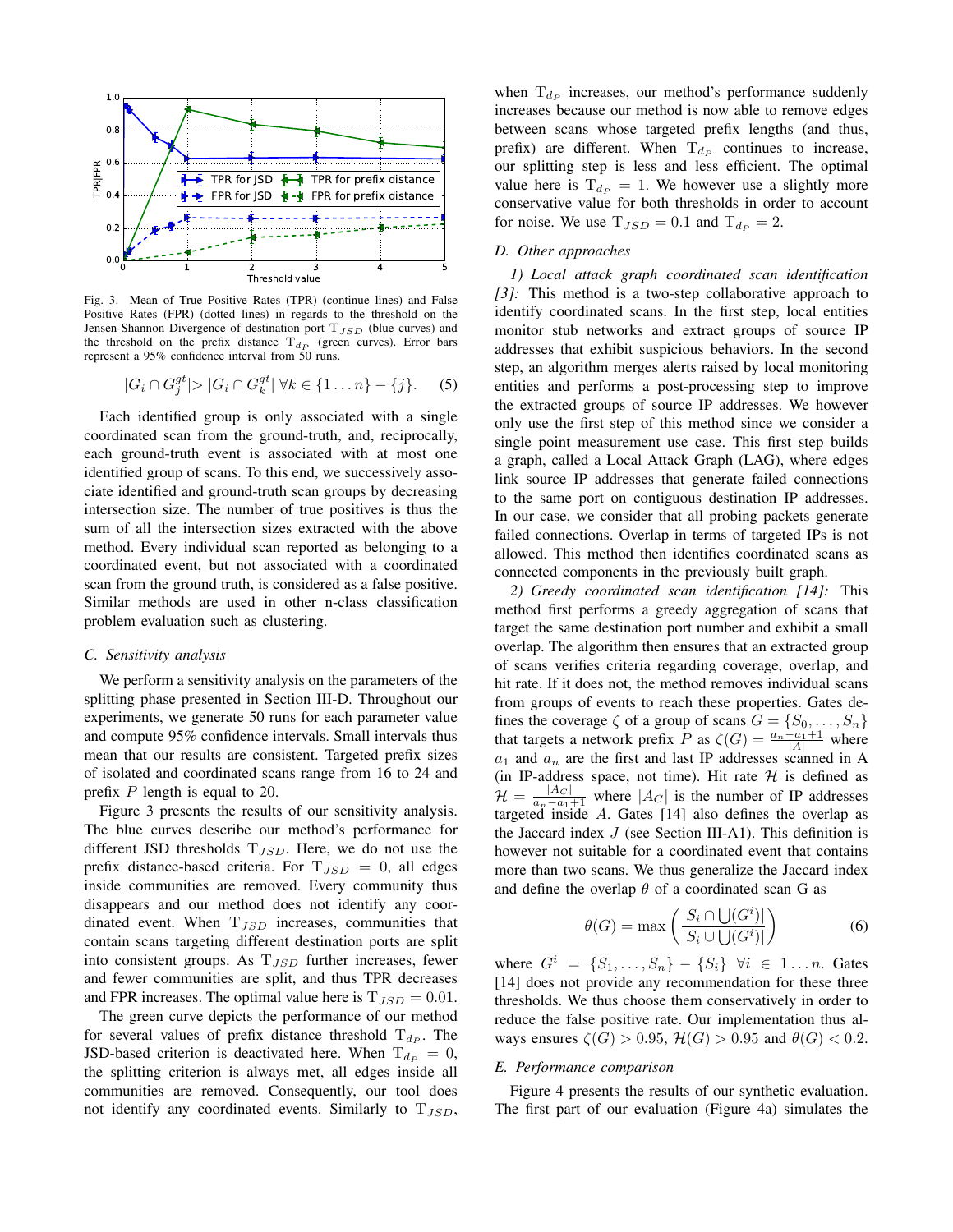

Fig. 4. Mean of True Positive Rates (TPR) (continue lines) and False Positive Rates (TPR) (dotted lines) in regards to the number of coordinated scans (a) and IP address space size where synthetic scans are located (b). Red curves are obtained with LAG [3], blue curves with the greedy approach [14], and green curves with our method. Error bars represent a 95% confidence interval from 50 runs.

monitoring of a stub network and thus fits the original context of [3], [14]. We generate synthetic coordinated scans that probe network prefixes whose sizes are between 16 and 20 that completely include the monitored network. This network is actually  $P$  (cf. Section IV-A) and its prefix size is 20. This inclusion ensures that the coverage  $\zeta$  and hit rate  $\mathcal H$  of generated coordinated scans will always be 1 and thus greater than the previously set threshold of 0.95 (cf. Section IV-D2). Isolated scans target smaller network prefix sizes between 20 and 24 inside P. Figure 4a shows the evaluation results when the number of synthetic coordinated scans varies from 1 to 10. The results obtained for one coordinated scan are consistent with those by Gates [14] regarding TPR. The greedy approach is able to reliably extract a single coordinated scan. This figure however clearly shows that the performances of the greedy method degrade as the number of coordinated scans increases. This behavior may be extremely detrimental to real world performance as it is highly unlikely that a single coordinated scan occurs at any given time. The observed FPR is much bigger in our experiments than in those of Gates [14]. This is likely due to the difference in terms of isolated scans. While we completely control isolated scans' characteristics, Gates [14] extracts scans from real network traffic. These scans may thus have had a much bigger coverage of  $P$  than the events we generated. The isolated scans used by [14] may thus overlap. This may have prevented single-source scans from being merged together due to the overlapping criterion  $\theta$ . Regarding Baldoni et al. [3], as the number of coordinated scans increases, we observe that its TPR decreases. This phenomenon is due to coordinated scans with an interleaving pattern. Since all coordinated scans target the same network, unexpected links appear during the graph building. Connected component extraction then merges two (or more) coordinated scans together. The results of our method are very good in the context of stub network monitoring.

Figure 4b presents the second part of our evaluation. We here define a setup similar to backbone traffic monitoring. We here randomly discard half the single-source scans of each coordinated scan to emulate the fact that single point backbone monitoring may only partially observe the traffic targeting a given prefix. Targeted prefix sizes of isolated and coordinated scans now range from 16 to 24. We here gradually decrease the size of  $P$  from a prefix length of 24 to 8. When the prefix size of  $P$  is 24, all scans will target the same network. Consequently, they will be much more spread out in the IP address space, when the prefix length of  $P$  is 8. We here generate 10 synthetic coordinated scans. The greedy method here cannot use the coverage criterion  $\zeta$  due to all coordinated scans not necessarily targeting a specific network prefix. We thus here do not use  $\zeta$  but keep using the hit rate criterion  $\mathcal H$  and the overlap criterion  $\theta$ . For sizes of P greater than or equal to 16, the greedy method's performances remain similar to those obtained for stub network monitoring. However, when P size is smaller than 16, performance quickly degrades. This is due to the step that tries to remove noise (single-source scans wrongly aggregated) in order to increase the hit rate  $H$ . To this end, the greedy method performs the following step: the biggest gap is found and the set of aggregated scans is split in half. Scans located in the smallest half are removed. Here, coordinated scans tend to be grouped with more single-source events that do not overlap with them due to them being increasingly spread in the IP address space. Coordinated events thus have higher odds of being discarded during the noise removal step described above. Similarly, groups of single-source scans that generated false positives for smaller  $P$  size are spread in the IP space when  $P$  size increases and thus yield smaller FPRs. The LAG approach here yields results worse than those of the stub network scenario. It suffers from its use of a criterion on destination IP address contiguousness. The discarded single-source scans remove some contiguousness between scans belonging to the same group. Coordinated scans with interleaving patterns are thus often split into several components. Our method's results here are very satisfactory. Our method achieves higher TPR rates than both the greedy [14] and LAG approaches [3] and much lower FPR than the greedy method and similar FPR with LAG.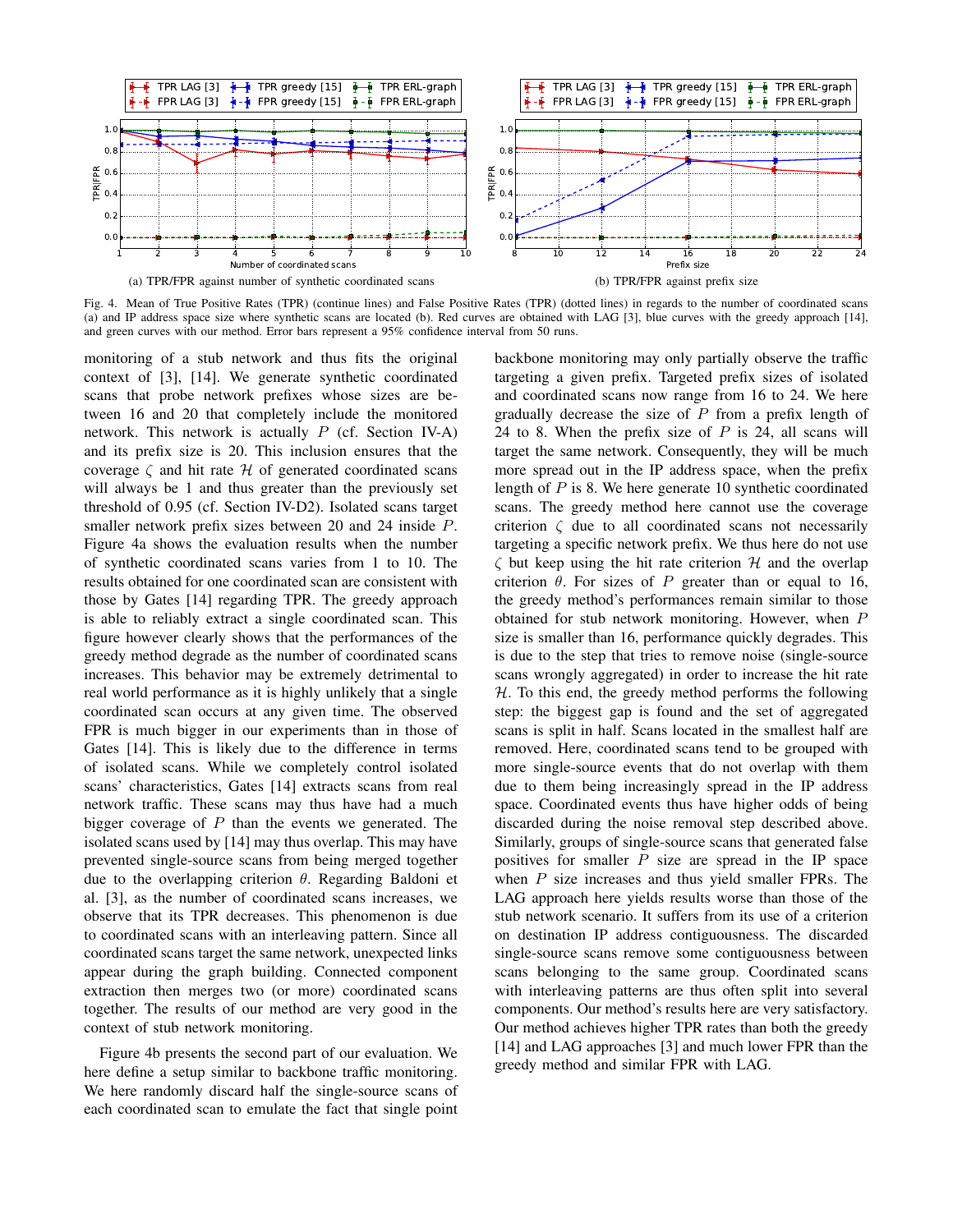# *A. Dataset*

We analyze network traffic traces from the MAWI repository, which is a collection of daily 15-minute-long traces captured on a backbone link connecting Japanese universities and research institutions to the Internet. Ten prefixes of lengths ranging from 16 to 24 are visible. The MAWI repository mainly consists of international traffic between universities and commercial ISPs captured since January 2001. In this work, we use Day in the Life of the Internet (DITL) traces, which are part of a worldwide effort of simultaneous traffic data collection. The MAWI repository contains DITL traces that last at least 24 hours and are captured on the same link used to perform the daily measurements. Unlike the publicly available MAWI traces where IP addresses are anonymized, our dataset contains original IP addresses to monitor scanners across different traces. We remove traffic corresponding to the IP addresses of the outage detector, Trinocular [24], because it significantly increases the workload of our analysis without providing new information.

Abnormal events appearing in the MAWI repository are automatically reported in the MAWILab [12] database and then classified and annotated with a taxonomy designed for network backbone anomalies [22]. In this paper, we make use of these results and study the characteristics of traffic annotated with *network scan* labels (i.e. labels with the prefix ntsc). These labels ensure that corresponding traffic has a single source and a high number of destinations  $(> 20)$ . Protocol header information (SYN, ACK, FIN flags for TCP and ICMP type Echo request, Netmask request and Timestamp request for ICMP) is also used to identify different types of network scan. The taxonomy ensures that each destination receives fewer than 15 packets.

To assess the reliability of MAWILab, we compare the source IP address of events annotated as network scans in the MAWI traces with the IP addresses reported by the SANS Internet Storm Center (ISC) [17] from November 2014 to March 2015. 55% of IP addresses in MAWILab are also present in ISC's suspicious domains. This shows that most IP addresses labeled as scans are also detected by the firewalls participating in the DShield project.

# *B. Case study*

In this section, we analyze backbone traffic traces and present several case studies. TCP network scans are more prevalent than UDP and ICMP ones. We thus focus on TCP.

We analyze the 72-hour-long 2013 DITL trace captured from June 25th to 27th. MAWILab identifies 3132 single-source scans originated from 1484 distinct source IP addresses. Our method extracts 22 coordinated events that contain 844 single-source scans performed from 388 source IP addresses. Further analysis of coordinated and isolated scans' durations reveals that coordinated events last longer than isolated ones. Furthermore, more than



(a) SSH short coord. scan (b) SMB long coord. scan Fig. 5. Coordinated scan case studies from 2013 DITL trace: (a) SSH coordinated scan and (b) SMB (and others) coordinated scan.

TABLE I EXAMPLES OF COORDINATED SCANS IN MAWI (OC: OVERALL COVERAGE; SD: STANDARD DEVIATION, DUR.: DURATION). DESTINATION PORTS: 22 - SSH ; 445 - SMB ; 5900 - VNC.

| $#$ src<br>IP | Dst prefix $\vert$<br>size | Dst prefix<br><sub>OC</sub> | Dst<br>port | Dur.  | # dst addr<br>mean $\pm$ SD | Figure<br>graph |
|---------------|----------------------------|-----------------------------|-------------|-------|-----------------------------|-----------------|
|               | /19                        | 0.31                        | 22          | 3s    | $850 \pm 25.7$              | 5(a)            |
|               | /22                        | 0.99                        | 22          | 3s    | $340 \pm 29.5$              | 5(a)            |
|               | /16                        | 0.27                        | 445         | 68.2h | $462 \pm 248.2$             | 5(b)            |
| 314           | /16                        | 0.47                        | 5900        | 57.5h | $99 \pm 23.4$               |                 |

60% of coordinated scans last more than 24 hours. The other coordinated scans are much shorter, typically lasting less than 6 minutes. This difference is also apparent for targeted network prefixes: long-lasting scans' prefix sizes are between 0 and 16, while short-lasting scans' prefix sizes are between 7 and 22. Short lasting coordinated scans also have fewer sources (2 or 3), while long coordinated events contain between 2 and 314 scanners.

Table I details some of the coordinated scans found in the 2013 DITL trace. For each coordinated scan, we provide the size of the targeted network prefix, its overall coverage (i.e. percentage of destination IP addresses reached in the considered prefix), dominant destination port, duration, mean, and standard deviation of the number of destinations targeted by scanners and the reference of the associated graph in Figure 5. The first two coordinated scans of Table I are composed of the same three contiguous IP addresses. The two targeted prefixes are located inside the same /16 network. Scanners' activity periods are synchronized: they start and finish their probing within a 50 ms window. Figure 5(b) displays the community of the third event in Table I. Despite a graph density of 0.8, this community is not a clique. Missing links between hosts are due to small overlaps  $\Omega$  between scanners. The fourth coordinated scan presented in Table I contains 314 distinct source IPs. This event seems to be linked to a sudden surge in the number of scanners targeting port 5900 that is observed by ISC's TCP/UDP Port Activity service [18] from June 22nd to 26th. This high number of scanners provides strong evidence that a botnet was involved. These examples show that our method groups scanners that exhibit similar characteristics in terms of duration and number of reached destination IP addresses. Since, we only use destination IP address structure and port information, this consistency further proves that our method is reliable. The targeted destination prefix coverages of these coordinated events also show that their scanners behave in an orchestrated manner.